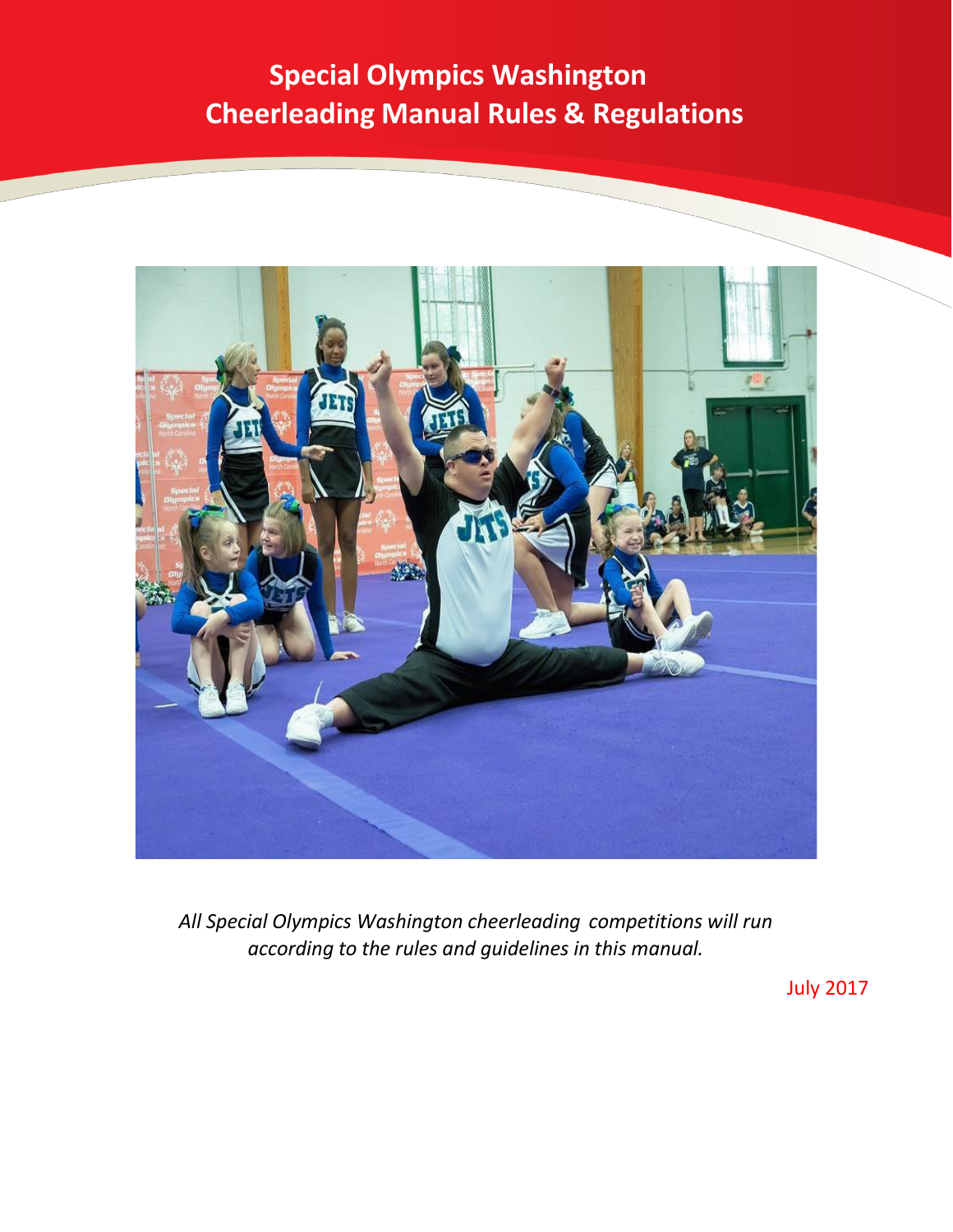### **Special Olympics Mission**

The mission of Special Olympics is to provide year-round sports training and athletic competition in a variety of Olympic-type sports for children and adults with intellectual disabilities, giving them continuing opportunities to develop physical fitness, demonstrate courage, experience joy and participate in a sharing of gifts, skills and friendship with their families, other Special Olympics athletes and the community.

### **Purpose of Special Olympics**

Special Olympics is a **worldwide** program of sports training and athletic competition open to individuals with intellectual disabilities regardless of their abilities. The International Olympic Committee (IOC) has granted its Official recognition to Special Olympics International, Inc. (SOI).

### **CoachingGuidelines**

All practice sessions must be supervised by the coach and held in a location suitable for the activities of cheerleaders (i.e. use of appropriate mats, away from excessive noise and distractions, suitable athlete to coach ratio, etc.)

Coaches should recognize a cheerleader's ability level and focus on providing fundamentals. Athletes should not be pressed to perform activities until everyone has a good safety understanding.

All cheerleading squads should adopt a comprehensive conditioning and strength-building program.

Tumbling, partner stunts, pyramids and jumps should be limited to appropriate surfaces during practice and competition.

### **SpectatorGuidelines**

As fans (family, friends and supporters) of Special Olympics Athletes, it is expected that you will play a positive role at Special Olympics events by following these guidelines:

- Please refrain from using abusive or offensive language towards anyone; judges, coaches, opponents and fellow spectators.
- Keep your emotions under control Remember that the athletes are amateur athletes and the coaches and officials are all volunteers.
- It may help if you understand the rules of the sport/event. If you need further information or clarification, check out the SOWA Cheerleading web page for links to their rules.
- De-emphasize winning and losing!
- Let the coach fulfill their volunteer role and coach the players please refrain from shouting instructions. This can lead to a penalty incurred by the athlete or team.
- Spectators and fans are prohibited in the competition areas. Only registered/approved coaches and athletes should be on the official playing field/area.
- **All cheers/routines** should stress the spirit of good sportsmanship. Derogatory comments directed to players, coaches or officials will not be tolerated.

### *BE A FAN! BE A GREAT FAN!*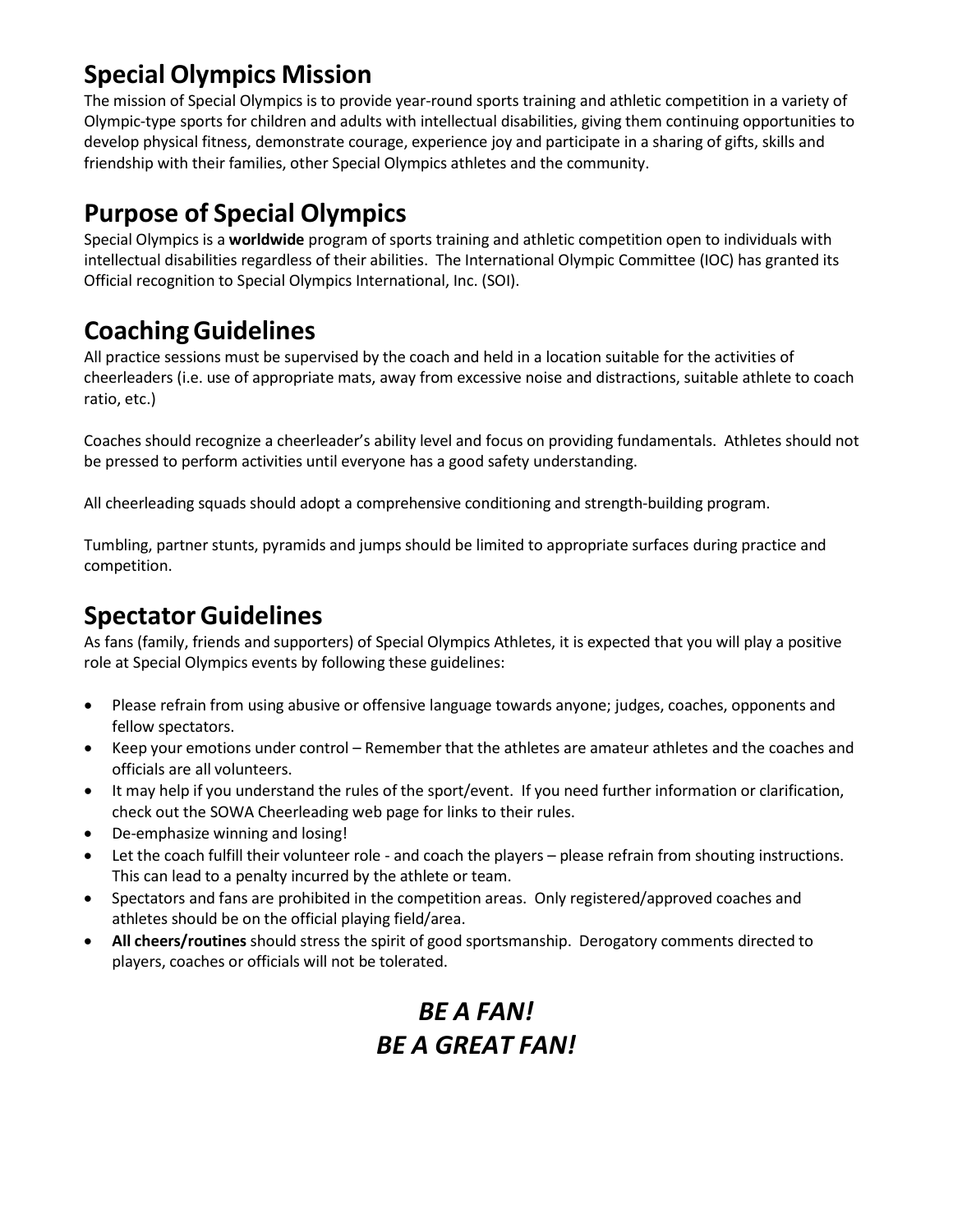# **Appropriate Attire**

| <b>Uniform</b>    | Team members must wear outfits alike in style and color. Jeans are not permitted. All<br>team members must have white athletic shoes (e.g. tennis shoe) with non-marking sole in<br>like style.                                                                                                                                                                                                                                                  |  |  |  |
|-------------------|--------------------------------------------------------------------------------------------------------------------------------------------------------------------------------------------------------------------------------------------------------------------------------------------------------------------------------------------------------------------------------------------------------------------------------------------------|--|--|--|
|                   | Women:<br>Bottoms: pants, shorts, skorts or skirts (must be at least mid-thigh in length). No slit<br>a.<br>allowed in skorts, shorts, or skirts. Briefs or bloomers must be worn under all skirts<br>b. Tops: tank-top, collared shirt or tee shirt (no pockets). No halter tops will be<br>allowed. Straps must be at least 1" in width. Spaghetti straps will not be permitted.<br>When standing at attention, apparel must cover the midriff |  |  |  |
| Jewelry           | Jewelry of any kind including but not limited to ear, nose, tongue, belly button and facial<br>rings, clear plastic jewelry, bracelets, necklaces, athlete credentials, stickers or glitter and<br>pins on uniform are prohibited. Jewelry must be removed and may not be taped over.                                                                                                                                                            |  |  |  |
|                   | Exceptions: medical ID tags/bracelets, and uniform rhinestones. Rhinestones are illegal<br>when adhered to the skin as opposed to a uniform. Temporary tattoos are allowed.                                                                                                                                                                                                                                                                      |  |  |  |
| Hair              | For safety reasons, long hair should be out of the face and secured (if applicable).                                                                                                                                                                                                                                                                                                                                                             |  |  |  |
| <b>Eyeglasses</b> | For safety reasons, eyeglasses should be secured with an eyeglass strap.                                                                                                                                                                                                                                                                                                                                                                         |  |  |  |

# **Appropriate Equipment**

| <b>Practice Surfaces</b>    | Practice sessions must be held in a location suitable for spirit activities,<br>i.e. appropriate surface/area, reasonably free of obstruction and<br>excessive noise, etc.                                                  |
|-----------------------------|-----------------------------------------------------------------------------------------------------------------------------------------------------------------------------------------------------------------------------|
| <b>Performance Surfaces</b> | Performing surfaces must be suitable and free from objects. When<br>discarding props (signs, etc.) that are made of solid material, or have<br>corners or sharp edges, team members must gently toss or place the<br>props. |
|                             | Use of mini-tramps, springboards, spring-assisted floors or any height-<br>increasing apparatus is illegal for use during<br>performances/competitions.                                                                     |
|                             | It is recommended the performance floor be comprised of two-inch,<br>compressed foam, carpeted flooring no smaller than 42' x 42' (seven 6'x<br>42' panels) and no larger than 54' x 42' (nine 6' x 42' panels).            |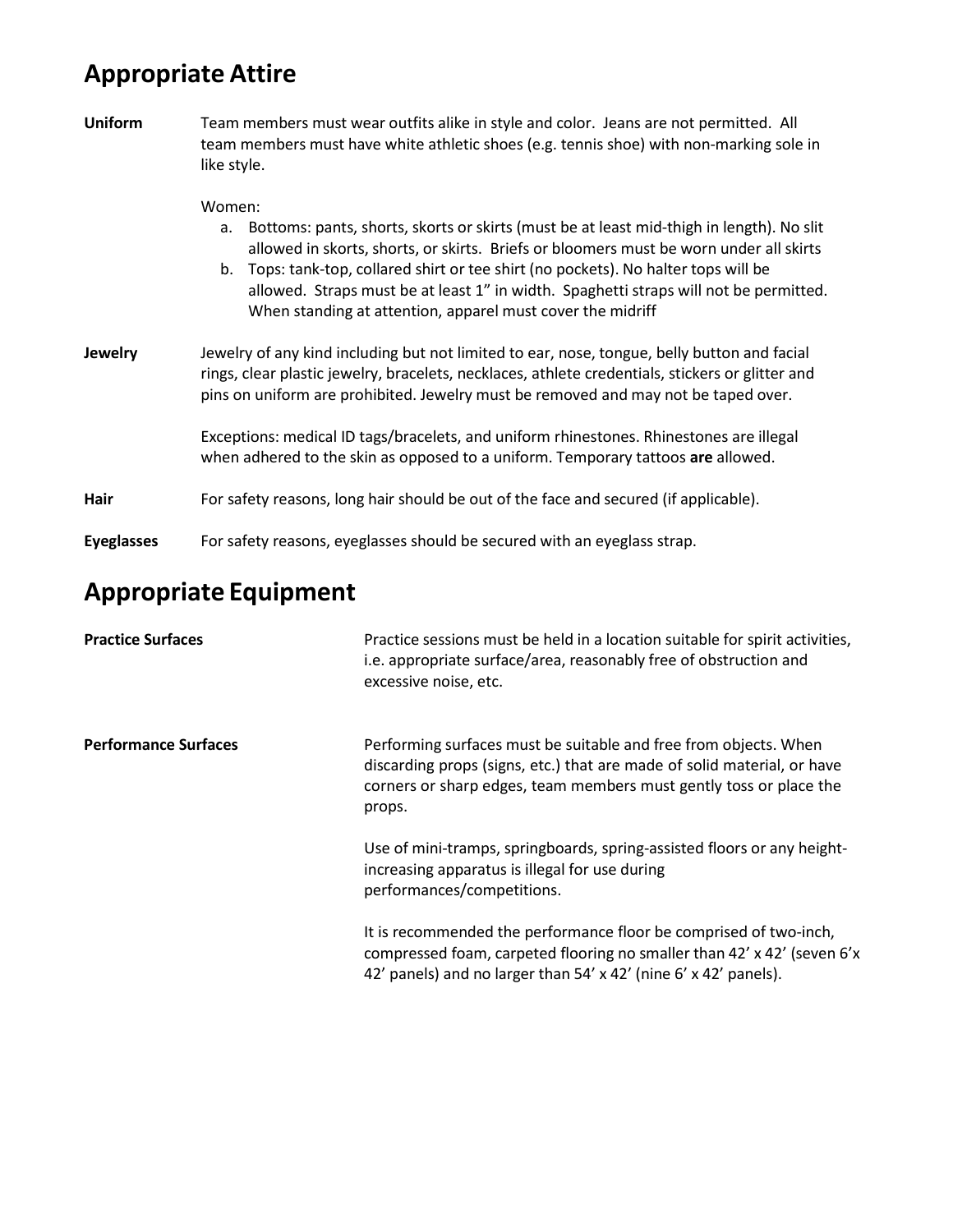### **Official SOWA Cheerleading Events**

Athletes may participate in any **one** of the following events:

- Individual Performance<sup>1</sup>
- Team non-mount & non-tumble: There are no tumbling, stunts or mounts allowed in this level.
- Team non-mount: tumbling is allowed in this level, but no stunts or pyramids.
- Team non-tumble: stunts and pyramids are allowed in this level; however tumbling elements are not.
- Team mount & tumble: Tumbling, stunts, and pyramids are allowed.

Additionally, teams may be further defined by squad size (small  $= 5 - 9$  members; large = 10-15 members) and Traditional or Unified Sports.

Athletes may participate in individual performance or team completion but not both. Athletes and Unified Partners may also only participate within one level of one event.

### **Divisioning**

Teams will be required to submit a video prior to registration if 1) they are a new team or more than half the team is different from the previous year, or 2) there is any change in level from the previous year.

All Special Olympics Washington cheerleading competitions adhere to safety guidelines for National Federation of High School Association (NFHF) Spirit Rules and United States Association Sports Federation (USASF).

The following criteria shall determine how athletes or teams are assigned to competition divisions at Special Olympics Washington cheerleading competitions. Where exceptions to these criteria are necessary, the competition manager will review proposed modifications to these criteria and make a final decision based on the goal of providing the most dignified and challenging competition experience for each athlete or team. The Competition Manager has final authority concerning divisions and any variation from these criteria. Protests based on divisioning are not allowed.

Ability is the primary divisioning factor in Special Olympics. In the sport of cheerleading, the ability of an athlete or team is determined by the event in which they are competing (e.g. individual skills, non-mount or tumble, etc).

Special Olympics, Inc. guidelines for gender and age groups will further division athletes or teams. Age group guidelines are as follows: 15 and under; 16-21; and 22 and over. Open age groups may be established to meet the required minimum number of competitors or teams in a division.

#### **Scoring/Awarding for One-Team/One-Athlete Divisions**

The squad must score within 20% of the maximum judges points possible to receive first place. If the squad does not score within 20% of the maximum points possible, second place will be awarded.

 $^{\rm 1}$ Athletes competing in Individual Performance should use the rubric as a guideline for elements in their performance/routine.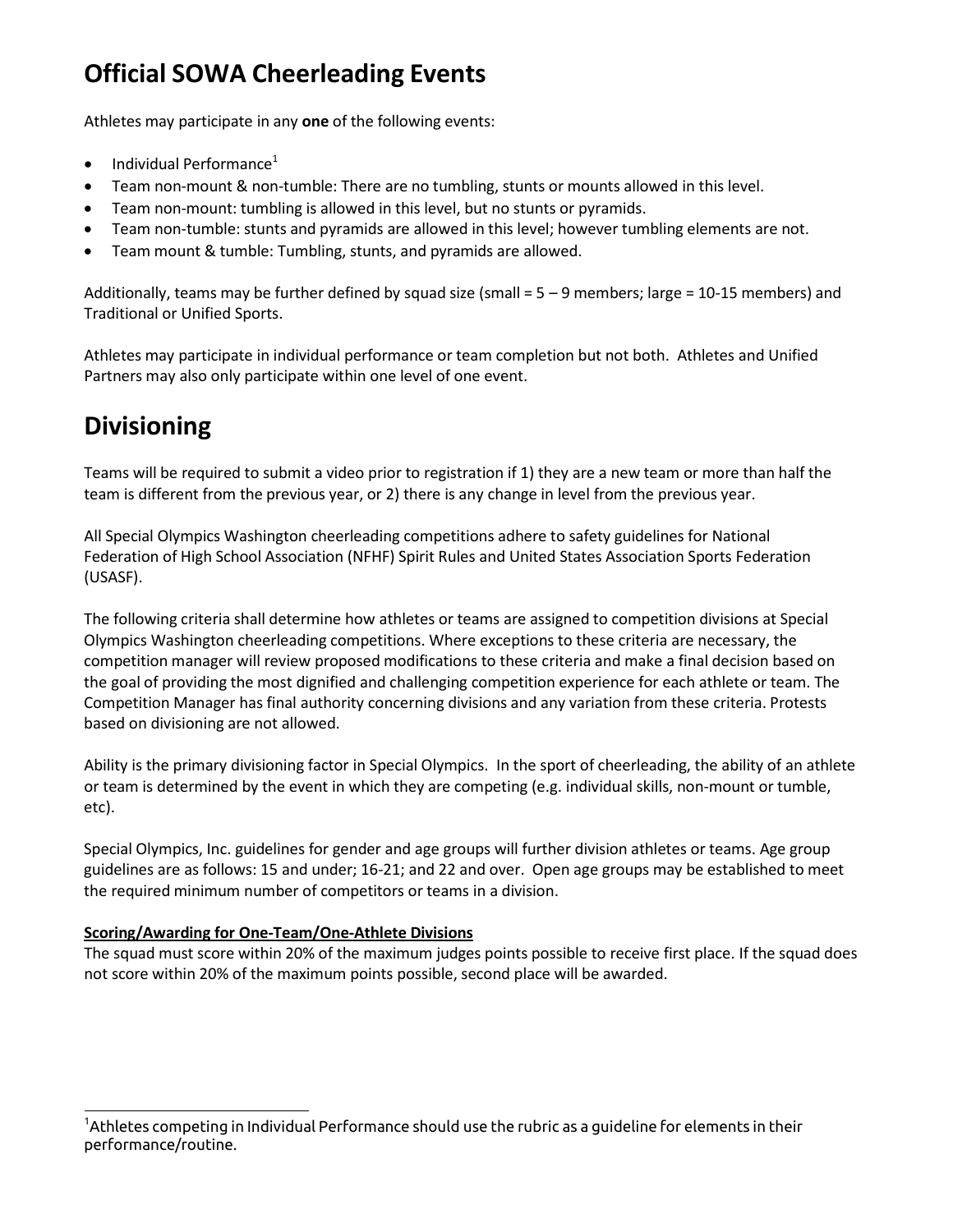### **General SOWA Cheerleading Rules**

The Special Olympics Washington Cheerleading Competition Guide, and SOWA rules and guidelines will govern all cheerleading competitions sanctioned by SOWA. SOWA has adopted the safety guidelines and competition rules developed by the National Federation of High School Athletic Associations (NFHS), and United States All-Star Federation Level 1 (USASF).

All cheerleaders should receive proper training before attempting any form of cheerleading gymnastics (e.g. tumbling, partner stunts and jumps). The only tumbling allowed for SOWA competitions are forward & backward rolls, cartwheels, and round offs. For Unified Sports® teams, the level of tumbling should not exceed that of what Special Olympics athletes are capable of performing.

Coaches are **not** allowed on the floor during the performance of any routine **for any division**. Spotters are permitted on the floor, but cannot coach the squad.

There will be an overall Deduction Judges' Sheet and a separate judge calculating deductions.

#### **Safety Infractions**

Below are some examples of infractions that incur penalty points during competition:

- Fingernails at an inappropriate length
- Unsecured hair devices for longer hair
- Walking on or over props
- Inappropriate or vulgar choreography
- Failure to meet divisional requirements
- Exceeding time limit
- Unsportsmanlike conduct from participant, coach, parent and/or spectator

#### **Cheerleading Music Regulations**

Beginning late 2016, under U.S. copyright laws, you cannot mix, edit or use music that you do not have copyright usage for during any kind of public performance. If you choose to use a single song in your routine, you may bring a legally purchased (from iTunes, Amazon, etc.) copy of that recording to be used for your routine. Teams may not re-mix these recordings in any way (such as adding sound effects, changing tempo or mixing with any other recordings), but you may make minor edits for timing purposes only (for example, removing a chorus or bridge to fit the duration of the team's performance). Under U.S. copyright law, your team or Special Olympics Washington can be sued or fined up to \$150,000 per occurrence of using music for which you do not have the appropriate permission.

All recordings mixed together in cheer and dance routines should be properly licensed and written confirmation of such license should be available upon request. You can use recordings that you purchase from vendors cleared by USA Cheer - who provide written confirmation of proper licensing or original compositions created or commissioned by you (i.e. an original song and recording to which you own or license the rights by written agreement). Under U.S. copyright law, no teams are permitted to create a re-mix, mash-up or medley without proper written authorization from the copyright owners. A link to a list of USA Cheer preferred vendors is located on the cheerleading page. **Please note that Special Olympics Washington has not yet negotiated any special rates for Special Olympics teams. This has proved more difficult than in the past due to copyright laws and the cost of licenses for music producers to not be able to provide any savings to Special Olympics NC teams.**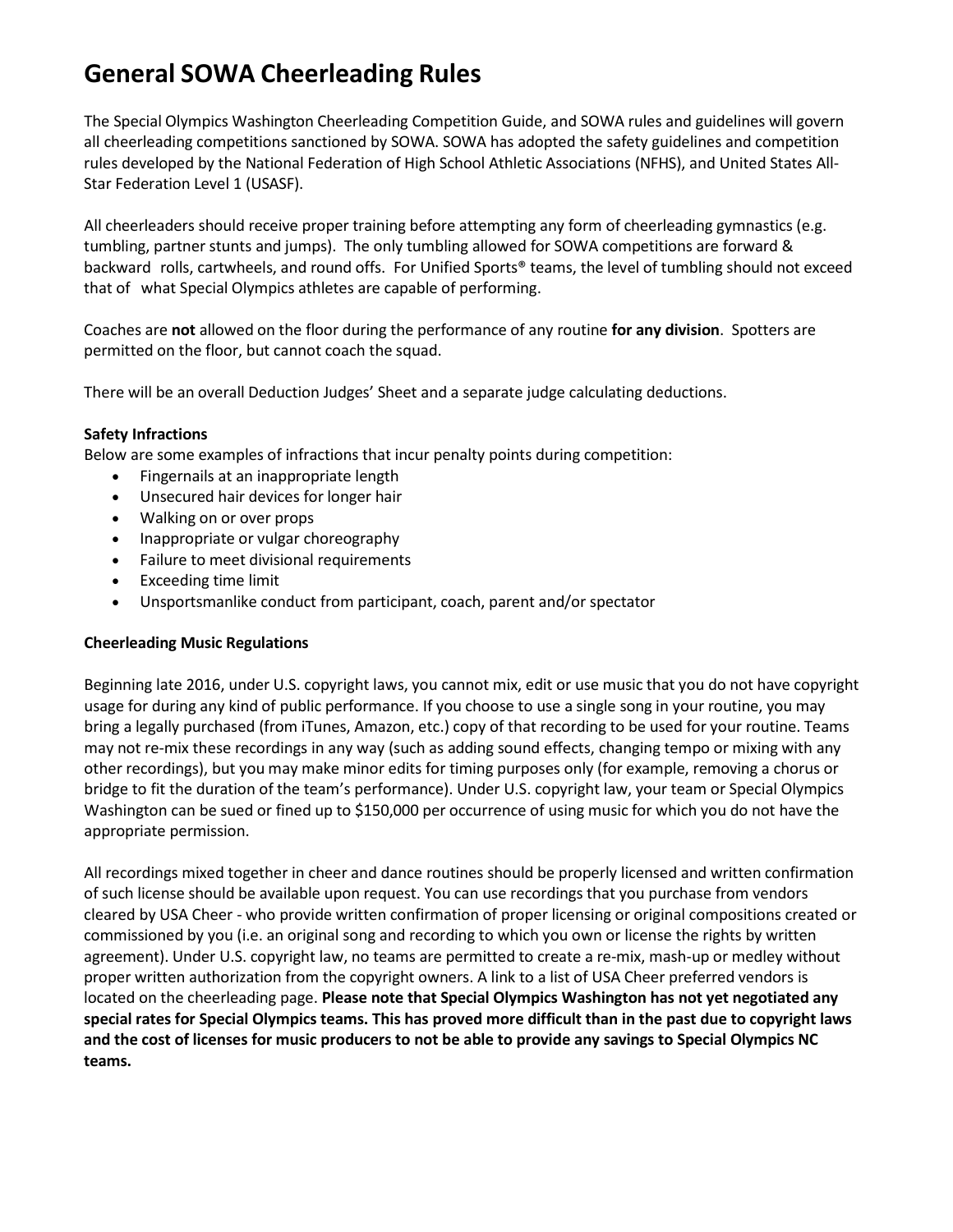#### **Unified Sports® Cheerleading Competition**

Teams wishing to compete as a Unified team must have a coach certified in Unified Sports, as well as current cheerleading certification.

Unified Sports® is a program that combines approximately equal numbers of Special Olympics athletes with peer athletes without intellectual disabilities on sports teams for training and competition. Furthermore, all players (Athletes and Unified Partners) are of similar age and ability. Athletes in this program need to have the necessary skill level to participate in the sport so they can be appropriately matched with Special Olympics athletes, and vice versa. Unified Sports expands sports opportunities for current Special Olympics athletes seeking new challenges, as well as a valuable sports opportunity to individuals with or without intellectual disabilities who are not presently involved with Special Olympics.

For all Unified Sports® team competition, the number of Special Olympics athletes must be equal to or exceed the number of Unified Partners by one. If at any time during competition, the number of Unified Partners exceeds the number of Special Olympic Athletes; the squad will compete for participation ribbons only. There are no exceptions to this rule. Registration forms will not be accepted without the proper ratio of athletes and Unified Partners.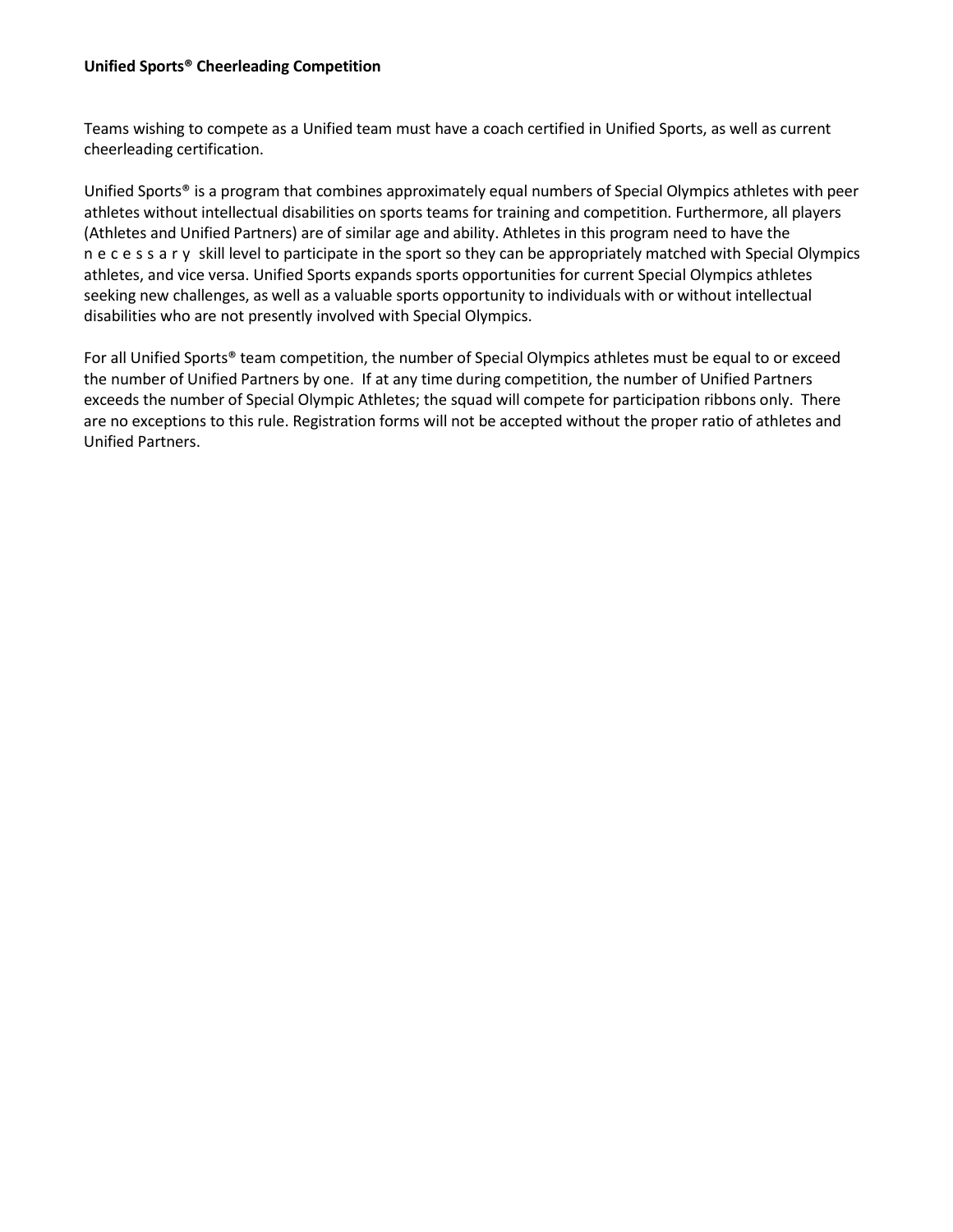### **Rules of Competition**

- Please refer to the SOWA Rubric for detailed information regarding point values.
- Unified Partners and/or coaches may place the athletes in their proper position on the floor, but the coach may **not** be on the floor once the performance begins.
- Coach may give **verbal or physical** cues from the sideline if needed (coaches must be out of the judges' view).
- Individuals and teams may choose their own music and must be suitable for family listening. **Music must be operated by a coach from your program.** Timing of the music will be on the first motion by squad member(s), not when the music starts.
- Teams and athletes will have two and one-half minutes to complete their routine. Time begins on the first movement. Maximum of 1 minute 45 seconds for music.
- Levels with mounts and/or tumbling: When performing pyramids and partner stunts, either the base(s) or flyer(s) may be in fully extended positions, but not both. For example, a base cannot support a flyer with arms fully extended if the flyer's body if fully extended. Please refer to the definitions for further clarification.

# **s Definition <sup>2</sup>**

| <b>Base</b>                                                  | A person who is in direct weight-bearing contact with the performance surface<br>who provides support for another person. The person(s) that holds, lifts, or<br>tosses a top person into a stunt. (New bases-bases previously not in direct<br>contact with the top person of a stunt) |
|--------------------------------------------------------------|-----------------------------------------------------------------------------------------------------------------------------------------------------------------------------------------------------------------------------------------------------------------------------------------|
| <b>Cheer</b>                                                 | A long phrase that involves motions, pom-pons, stunts, jumps and/or tumbling.<br>Usually somewhat resembles a song that has a beginning, middle, and end.                                                                                                                               |
| Dance                                                        | A routine performed to music with no verbal chants, cheers, etc. May<br>incorporate props (except signs), pom poms, gymnastics and/or stunts. A dance<br>routine is <b>not</b> a cheer or chant.                                                                                        |
| <b>Eighteen Inches</b><br>above Extended<br><b>Arm Level</b> | The maximum distance allowed between the highest point of a bases<br>extended arm and the lowest point of the top person's body during a<br>release move in Level 5 only. This stunt is not allowed in any Special Olympics<br>Washington Cheerleading level.                           |
| <b>Extended Arm Level</b>                                    | The distance from the performing surface to the highest point of the base's<br>arm(s) when standing upright with the arm(s) fully extended over the head.<br>Extended arms do not necessarily define and "extended stunt".                                                              |

 $2$  Mos[t](http://www.usasf.net/) definitions are taken from the USASF/IASF Glossary. For a complete listing of cheerleading terminology, visit [www.usasf.net.](http://www.usasf.net/)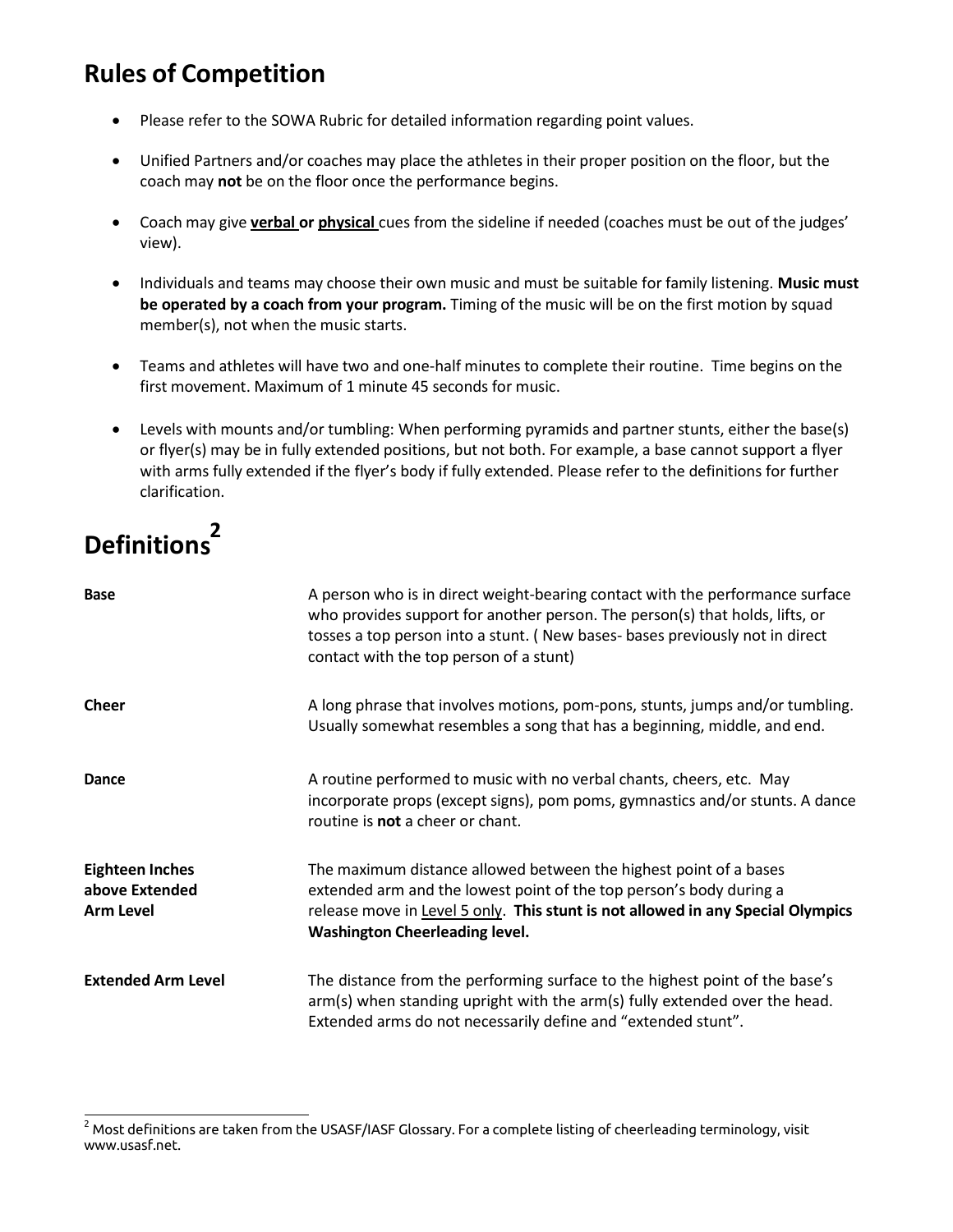| <b>Extended Position</b>                   | A top person supported by a base(s) with fully extended arms. Extended arms<br>do not necessarily define an "extended stunt."                                                                                                                                                                                                                                                                                                                |
|--------------------------------------------|----------------------------------------------------------------------------------------------------------------------------------------------------------------------------------------------------------------------------------------------------------------------------------------------------------------------------------------------------------------------------------------------------------------------------------------------|
| <b>Extended Stunt</b>                      | When the entire body of the top person is extended in an upright position over<br>the base(s). (Examples of stunts that are not considered "extended stunts":<br>Chairs, torches, flat backs, arm-n-arms and straddle lifts. These are stunts where<br>the bases arms are extended overhead, but are NOT considered to be<br>"extended stunts" since the height of the body of the top person is similar to a<br>shoulder/prep level stunt). |
|                                            | Clarification: If the primary bases go to their knees and extend their arms, the<br>stunt would be considered extended.                                                                                                                                                                                                                                                                                                                      |
| <b>Extension Prep or</b><br>Prep (or Half) | When the top person is being held at shoulder level by the base(s).                                                                                                                                                                                                                                                                                                                                                                          |
| <b>Flyer</b>                               | See "Top Person."                                                                                                                                                                                                                                                                                                                                                                                                                            |
| <b>Front Leg Kick</b>                      | Step left or right and kick opposite foot to the front with arms extended straight<br>over head.                                                                                                                                                                                                                                                                                                                                             |
| <b>Ground Level</b>                        | To be at the height of or supported by the performing service.                                                                                                                                                                                                                                                                                                                                                                               |
| Jump:                                      | An airborne position not involving hip-over-head rotation created by using one's<br>own feet and lower body power to push off the performance surface.                                                                                                                                                                                                                                                                                       |
| <b>Motions</b>                             | Movements using straight and/or diagonal arms; in combination with head/foot<br>movements.                                                                                                                                                                                                                                                                                                                                                   |
| <b>Mount</b>                               | Any skill in which a top person is supported above the performance surface by<br>one or more persons. (Mounts can only be 1 1/2 persons high)                                                                                                                                                                                                                                                                                                |
| <b>Partner Stunts</b>                      | Any type of stunt that uses two persons and one of those persons is using the<br>other person for support.                                                                                                                                                                                                                                                                                                                                   |
| Prop                                       | An object that can be manipulated. Flags, banners, signs, pom pons,<br>megaphones, and pieces of cloth are the only props allowed. Any uniform piece<br>purposefully removed from the body and used for visual effect will be<br>considered a prop.                                                                                                                                                                                          |
| <b>Second Level</b>                        | Any person being supported away from the performing surface by one or more<br>bases.                                                                                                                                                                                                                                                                                                                                                         |
| <b>Shoulder Stand Level</b>                | A stunt in which the top person's hips are at the same height they would be if in<br>a shoulder stand. (Clarification: If the primary bases squat, go to their knees or<br>drop the overall height of the stunt and extend their arms, the stunt would NOT<br>be shoulder stand level, but rather extended).                                                                                                                                 |
| <b>Sideline Chant</b>                      | Any cheer of a repetitious nature using motions or jumps. (Ex: Go Big Blue, Go<br>Big Blue, etc.)                                                                                                                                                                                                                                                                                                                                            |
| <b>Single-Based Stunt</b>                  | A stunt using a single base for support.                                                                                                                                                                                                                                                                                                                                                                                                     |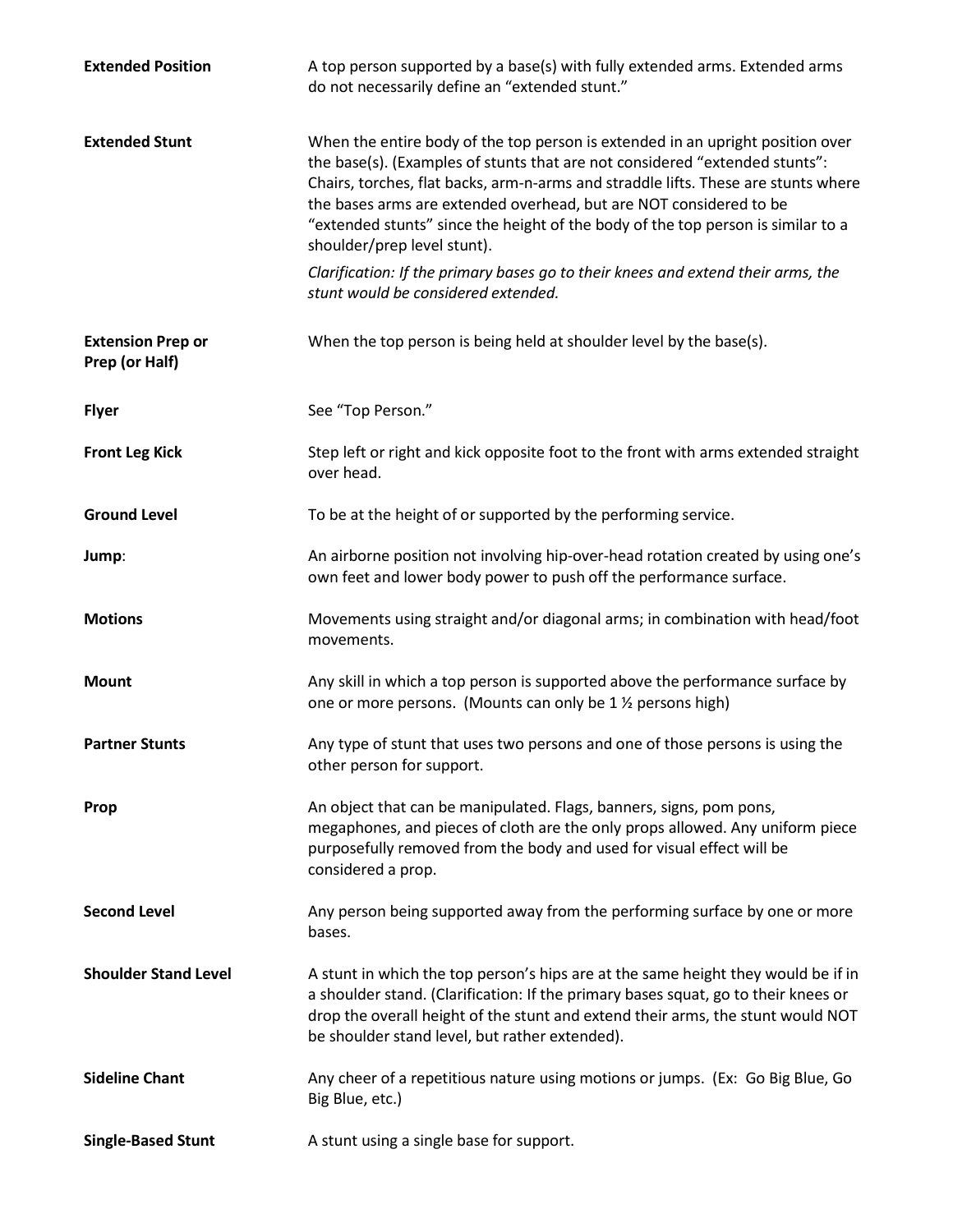| <b>Single -Leg Stunt</b> | See "Stunt"                                                                                                                                                                                                                                                                                                                                                                                                                                                                                                                                                     |
|--------------------------|-----------------------------------------------------------------------------------------------------------------------------------------------------------------------------------------------------------------------------------------------------------------------------------------------------------------------------------------------------------------------------------------------------------------------------------------------------------------------------------------------------------------------------------------------------------------|
| <b>Spotter</b>           | A person whose primary responsibility is the protection of the head and<br>shoulders area of a top person during the performance of a stunt/toss. The<br>spotter must be positioned to the side or the back of the stunt/toss.<br>Must be in the direct contact with the performing surface. Must be attentive to<br>the skill being spotted. Spotter is required for each extended stunt. Must be the<br>proper position to prevent injuries and does not have to be in direct contact<br>with the stunt. Cannot stand so that their torso is under the stunt. |
| <b>Stunt</b>             | Any skill in which a top person is supported above the performance surface by<br>one or more persons. Also referred to as a "mount". A stunt is determined to be<br>"Single" or " Double" leg by the number of feet that the top person has being<br>supported by the base(s).                                                                                                                                                                                                                                                                                  |
| <b>Thigh Stand</b>       | A thigh stand limited to $1\frac{1}{2}$ persons high. "Two high" is defined as the base<br>(bottom person) having at least one foot on the ground and one climber.                                                                                                                                                                                                                                                                                                                                                                                              |
| <b>Top Person</b>        | The person(s) on top of a stunt or toss. Also referred to as the "flyer" or<br>"partner."                                                                                                                                                                                                                                                                                                                                                                                                                                                                       |
| <b>Tumbling</b>          | A gymnastic or acrobatic skill that begins and ends on the performing surface.                                                                                                                                                                                                                                                                                                                                                                                                                                                                                  |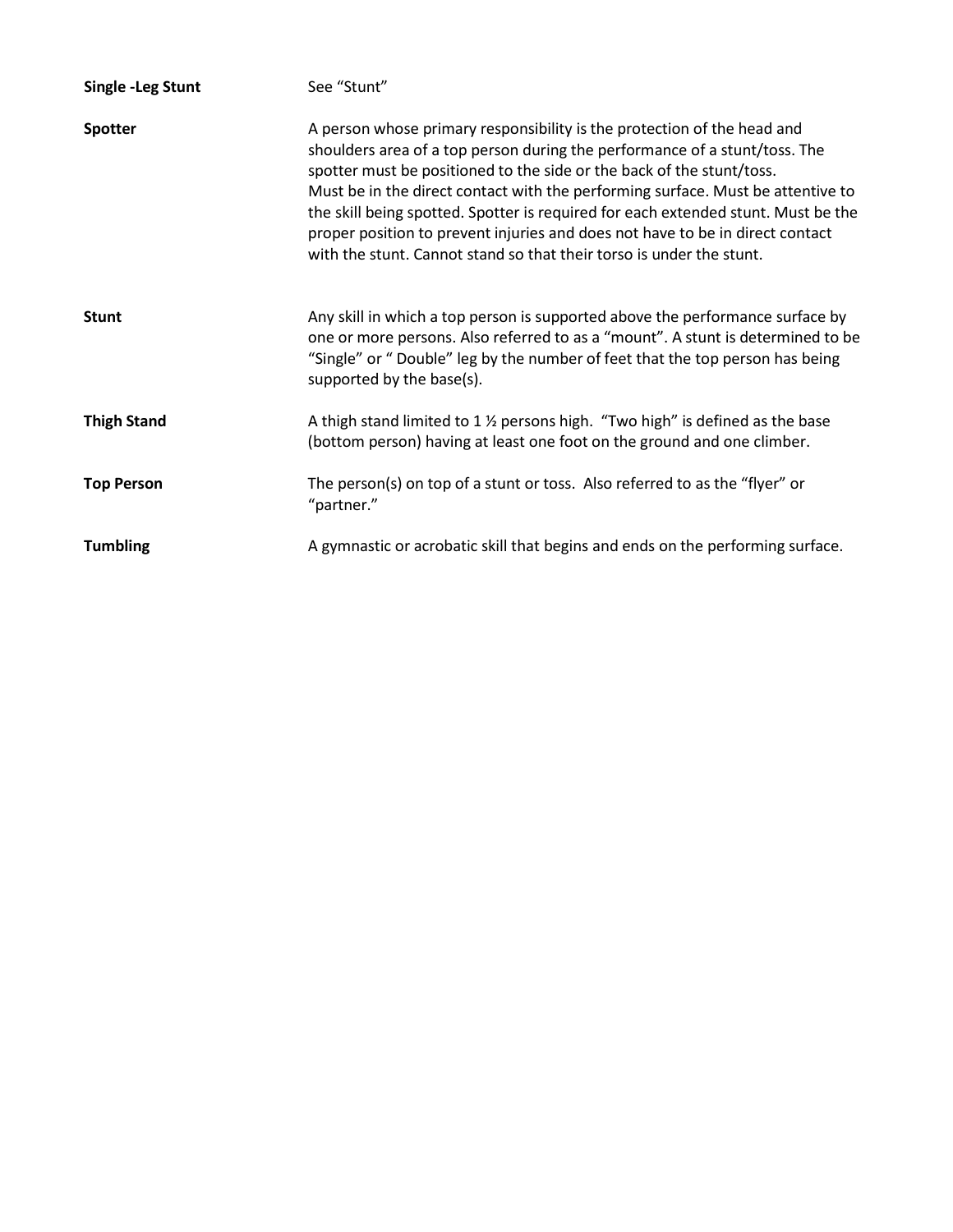### **Cheerleading Rubric**

*This rubric is meant as a guide for coaches to choreograph and plan routines. The skills listed below are examples only and not meant to be all-inclusive. Placement within a specific rubric range is determined by the difficulty of the skills performed as listed below and overall execution of those skills. Below average or sub-standard technical execution may result in a team being dropped out of a rubric range.*

| <b>Skill Area</b>                                       | <b>Basic</b>                                                                                                                                                    | Intermediate                                                                                                                                               | <b>Advanced</b>                                                                                                                                                    |
|---------------------------------------------------------|-----------------------------------------------------------------------------------------------------------------------------------------------------------------|------------------------------------------------------------------------------------------------------------------------------------------------------------|--------------------------------------------------------------------------------------------------------------------------------------------------------------------|
|                                                         | 1-2 Points Possible                                                                                                                                             | 2-4 Points Possible                                                                                                                                        | 4-5 Points Possible                                                                                                                                                |
| <b>Crowd Leading</b><br><b>Crowd Effective Material</b> | • Minimal to no use of crowd<br>effective cheer<br>• Little to no response from<br>crowd                                                                        | • Moderate use of crowd<br>effective cheer<br>• Some response from crowd                                                                                   | • Superior use of crowd effective<br>cheer<br>• Large response from crowd                                                                                          |
| Use of Motions to Lead<br>Crowd                         | • Few basic motions with no leg<br>work<br><b>Basic Motion Examples: High</b><br>V, Low V, T                                                                    | • Multiple basic motions & few<br>intermediate motions with little<br>leg work<br>• Intermediate motion examples:<br>Punch, Diagonals                      | • Multiple intermediate motions &<br>few advanced motions with leg<br>work<br>• Advanced motion examples: K                                                        |
| Incorporations                                          |                                                                                                                                                                 |                                                                                                                                                            |                                                                                                                                                                    |
| Proper Use of Skills                                    | No incorporation of jumps,<br>tumbling or stunts                                                                                                                | • Incorporation of 1-2 skills (i.e.<br>jumps, tumbling and/or stunts)                                                                                      | • Incorporation of all three skills<br>(i.e. jumps, tumbling, and stunts)                                                                                          |
| Use of Props                                            | Minimal to no use of poms,<br>signs, & megaphones                                                                                                               | • Moderate use of poms, signs, &<br>megaphones                                                                                                             | Maximum use of poms, signs, &<br>megaphones                                                                                                                        |
| <b>Partner Stunts</b>                                   | • Minimal use of team members<br>in stunts (less than 1/2)<br>No single leg stunts present<br>$\bullet$<br>Majority of partner stunts at<br>knee level or lower | • Moderate use of team<br>members in stunts (at least1/2)<br>• 1 single leg stunt present<br>• Majority of partner stunts at<br>knee and thigh stand level | Maximum use of team members<br>in stunts (more than 3/4)<br>• Multiple single leg skills present<br>Majority of partner stunts at<br>thigh stand or elevator level |
| Pyramids                                                | • 1 pyramid with no single leg<br>skills and no skills above a<br>thigh stand                                                                                   | • 1 pyramid with a single leg skill<br>and majority of skills at a thigh<br>stand or higher                                                                | 1 complex pyramid with multiple<br>body positions or transitions at a<br>thigh stand or higher                                                                     |
| <b>Group Tumbling</b>                                   | • Less than 1/2 of team<br>performs skill<br>• Skill examples: forward or log<br>rolls                                                                          | • 1/2 of team performs skill basic<br>level skill and some perform<br>intermediate skills<br>• Skill examples: back rolls,<br>cartwheels                   | • More than 1/2 of team performs<br>intermediate level skill and some<br>perform advanced level skills<br>• Skills examples: round-offs or<br>higher               |
| <b>Jumps</b>                                            | • Less than 1/2 of team<br>performs skill<br>• Jump examples: T-jump, tuck<br>jump                                                                              | • 1/2 of team performs skill basic<br>level skill and some perform<br>intermediate skills<br>• Jump examples: Eagle Spread,<br>Herkie                      | • More than 1/2 of team performs<br>intermediate level skill and some<br>perform advanced level skills<br>• Jump examples: Toe Touch,<br>Hurdler, Pike             |
| Dance                                                   | • 2-8 counts with no formation<br>changes                                                                                                                       | • 3-8 counts with 1 formation<br>change                                                                                                                    | • 4-8 counts with multiple<br>formation changes                                                                                                                    |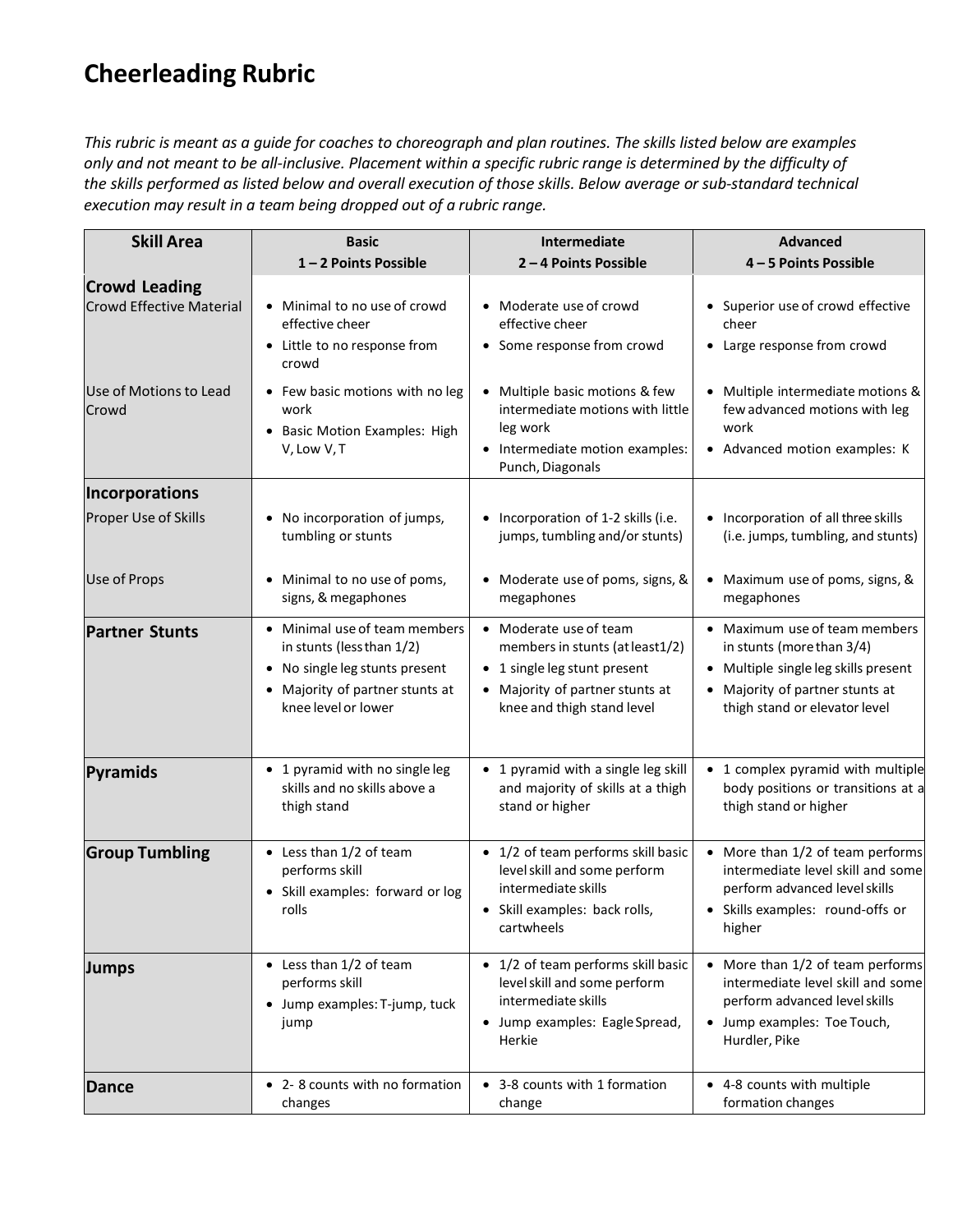### **Scoresheet Explanation**

*Please note that all elements must be present on the applicable score sheet in order to maximize points. For example, partner stunts, pyramids, tumbling, etc. must be present during the music portion of the routine to maximize points. These elements are welcome in the cheer and will be scored under "Incorporations," and potentially "crowd leading."*

| <b>Crowd Leading</b>      | Engaging routine that effectively leads crowd while using motions.                                                                                                                                                                                                                                                                                                                |
|---------------------------|-----------------------------------------------------------------------------------------------------------------------------------------------------------------------------------------------------------------------------------------------------------------------------------------------------------------------------------------------------------------------------------|
| Incorporations            | Ability to incorporate a variety of materials or skills within a routine and<br>their execution. A variety of motions adds interest to any cheer including<br>motions of the legs, arms, head, etc. Both spacing of the entire squad on<br>the floor and spacing between squad members should be considered. A<br>variety of formations within a cheer is more pleasing than one. |
| <b>Partner Stunts</b>     | Variety of partner stunts and difficulty.                                                                                                                                                                                                                                                                                                                                         |
| Pyramids                  | Complexity of pyramid.                                                                                                                                                                                                                                                                                                                                                            |
| <b>Group Tumbling</b>     | Should be well-executed and fit within the routine.                                                                                                                                                                                                                                                                                                                               |
| <b>Jumps</b>              | Should be well executed and synchronized.                                                                                                                                                                                                                                                                                                                                         |
| <b>Execution</b>          | Refers to the accuracy to which a skill or skill set was performed.                                                                                                                                                                                                                                                                                                               |
| Dance                     | Dance should be well-timed, incorporate formation changes, and be<br>appropriate for competition.                                                                                                                                                                                                                                                                                 |
| Appearance                | Hair neat and pulled back (if necessary). For safety reasons it is<br>recommended to secure long hair in some way. Uniforms pressed, clean<br>and neat. Length should be proportioned according to height. Shoes neat<br>and clean.                                                                                                                                               |
| <b>Overall Impression</b> | Originality of routine, pep and enthusiasm, poise, confidence, timing, and<br>voice modulation. The speed of a cheer should be fast enough to be<br>peppy, but slow enough to understand the words.                                                                                                                                                                               |
| Sportsmanship             | It is expected that all athletes/squads/coaches display good<br>sportsmanship. Therefore, points will deducted for poor sportsmanship.<br>Each squad will be judged continually throughout the competition. A<br>squad which is not performing may still have points deducted for<br>unsportsmanlike conduct.                                                                     |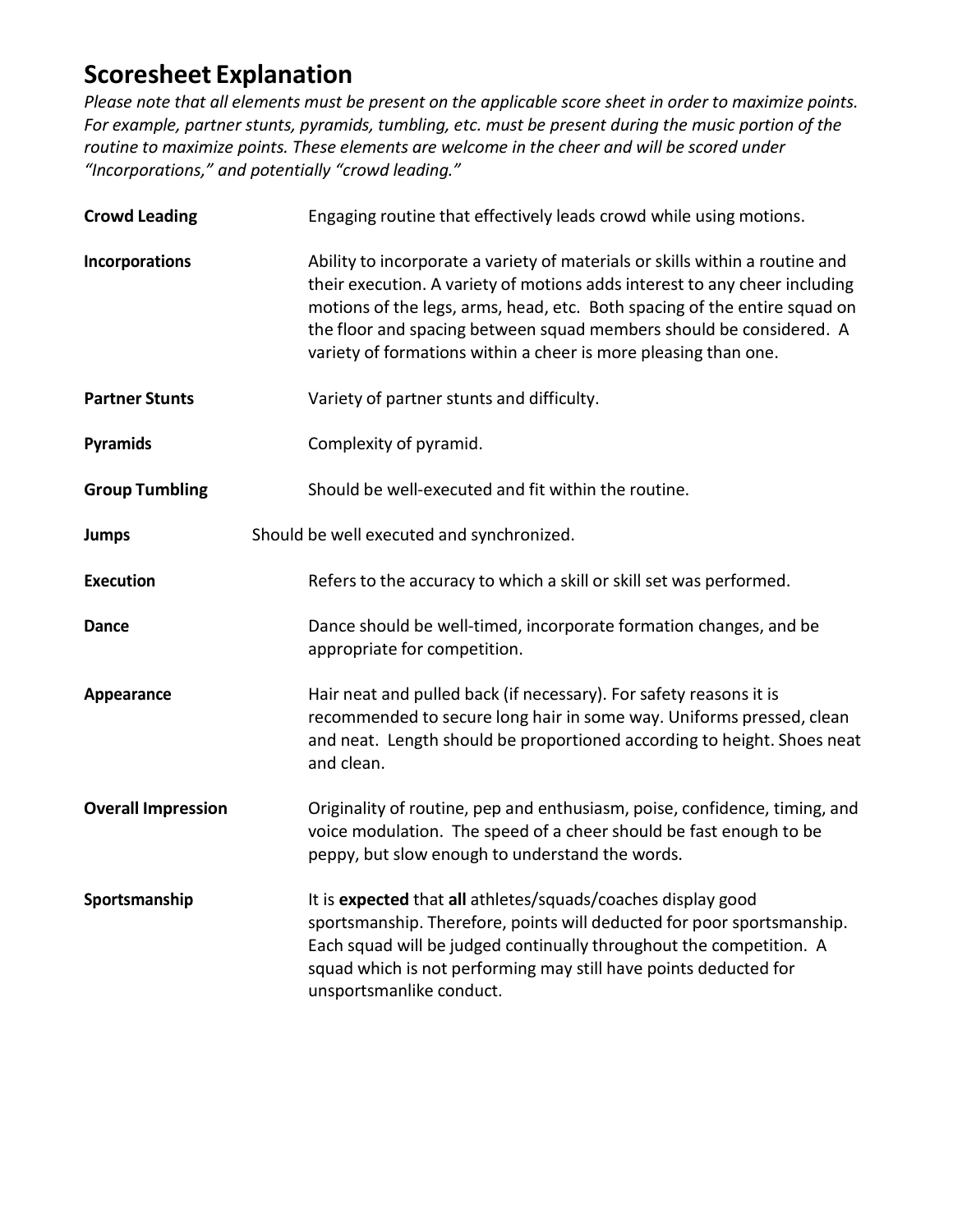| <b>CROWD LEADING</b>                  | <b>POINTS</b>   | <b>SCORE</b> |  |  |
|---------------------------------------|-----------------|--------------|--|--|
| <b>Crowd Effective Material</b>       | 5               |              |  |  |
| <b>COMMENTS:</b>                      |                 |              |  |  |
| Use of Motions to Lead Crowd          | 5               |              |  |  |
| <b>COMMENTS:</b>                      |                 |              |  |  |
| <b>INCORPORATIONS</b>                 | <b>POINTS</b>   | <b>SCORE</b> |  |  |
| Proper Use of Skills to Lead<br>Crowd | 5               |              |  |  |
| <b>COMMENTS:</b>                      |                 |              |  |  |
| Use of poms, signs, and<br>megaphones | 5               |              |  |  |
| <b>COMMENTS:</b>                      |                 |              |  |  |
| <b>Execution of Incorporations</b>    | 5               |              |  |  |
| <b>COMMENTS:</b>                      |                 |              |  |  |
| <b>OVERALL</b>                        | <b>POINTS</b>   | <b>SCORE</b> |  |  |
| Appearance                            | 5               |              |  |  |
| <b>Overall Impression</b>             | 10              |              |  |  |
| <b>COMMENTS:</b>                      |                 |              |  |  |
| <b>TOTAL</b>                          | <b>POSSIBLE</b> | <b>SCORE</b> |  |  |
|                                       | 40              |              |  |  |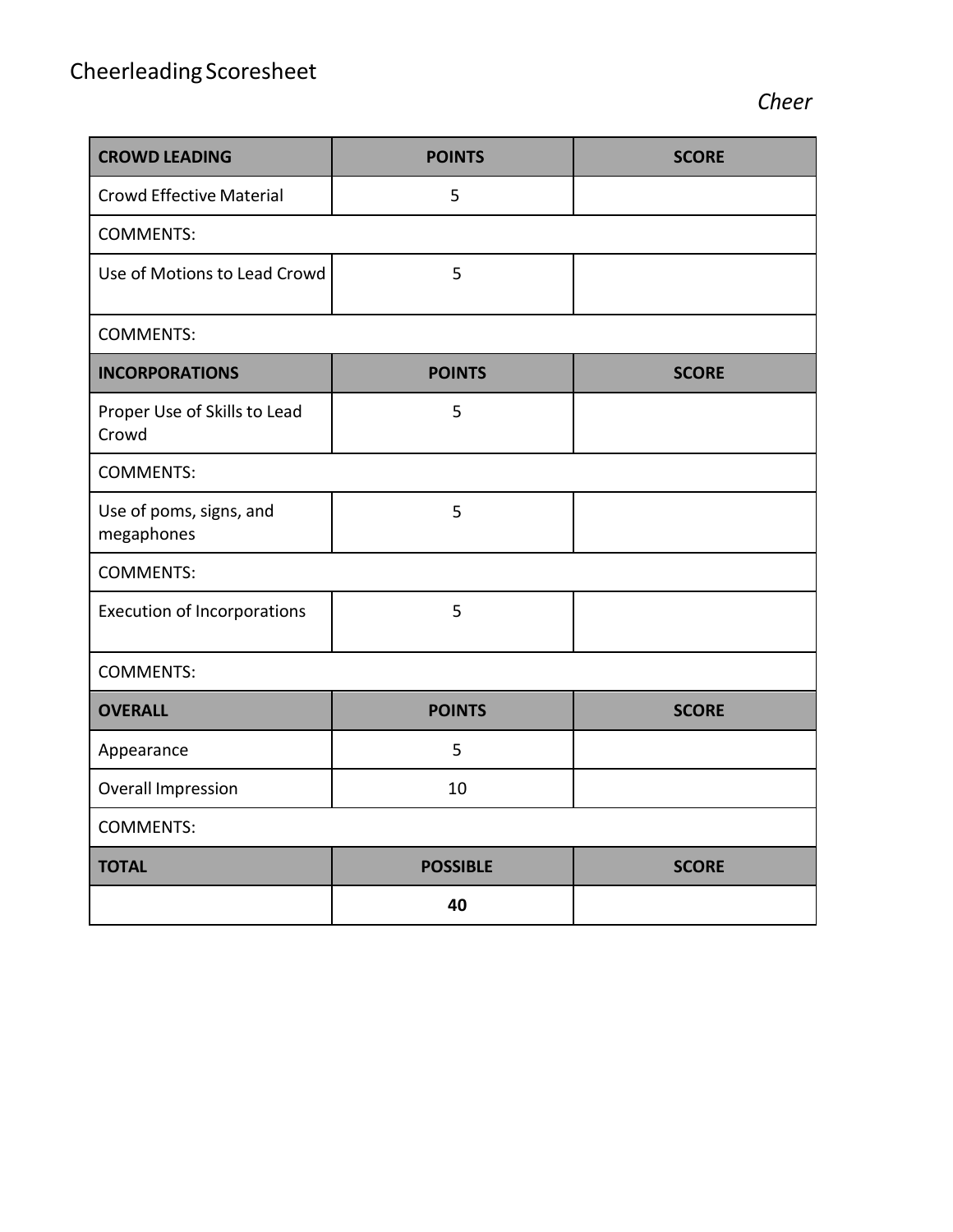## Cheerleading Scoresheet

*Music*

| <b>PARTNER STUNTS</b>     | <b>POINTS</b>          | <b>SCORE</b> |  |  |  |
|---------------------------|------------------------|--------------|--|--|--|
| Execution                 | 5                      |              |  |  |  |
| Difficulty                | 5                      |              |  |  |  |
| <b>COMMENTS:</b>          |                        |              |  |  |  |
| <b>PYRAMIDS</b>           | <b>POINTS</b>          | <b>SCORE</b> |  |  |  |
| Execution                 | 5                      |              |  |  |  |
| Difficulty                | 5                      |              |  |  |  |
| <b>COMMENTS:</b>          |                        |              |  |  |  |
| <b>GROUP TUMBLING</b>     | <b>POINTS</b>          | <b>SCORE</b> |  |  |  |
| Execution                 | 5                      |              |  |  |  |
| Difficulty                | 5                      |              |  |  |  |
| <b>COMMENTS:</b>          |                        |              |  |  |  |
| <b>JUMPS</b>              | <b>POINTS</b>          | <b>SCORE</b> |  |  |  |
| Execution                 | 5                      |              |  |  |  |
| Difficulty                | 5                      |              |  |  |  |
| <b>COMMENTS:</b>          |                        |              |  |  |  |
| <b>DANCE</b>              | <b>POINTS</b>          | <b>SCORE</b> |  |  |  |
| Execution                 | 5                      |              |  |  |  |
| Difficulty                | 5                      |              |  |  |  |
| <b>COMMENTS:</b>          |                        |              |  |  |  |
| <b>OVERALL</b>            | <b>POINTS</b>          | <b>SCORE</b> |  |  |  |
| <b>Overall Impression</b> |                        |              |  |  |  |
|                           | 10                     |              |  |  |  |
| <b>TOTAL</b>              | <b>POINTS POSSIBLE</b> | <b>SCORE</b> |  |  |  |